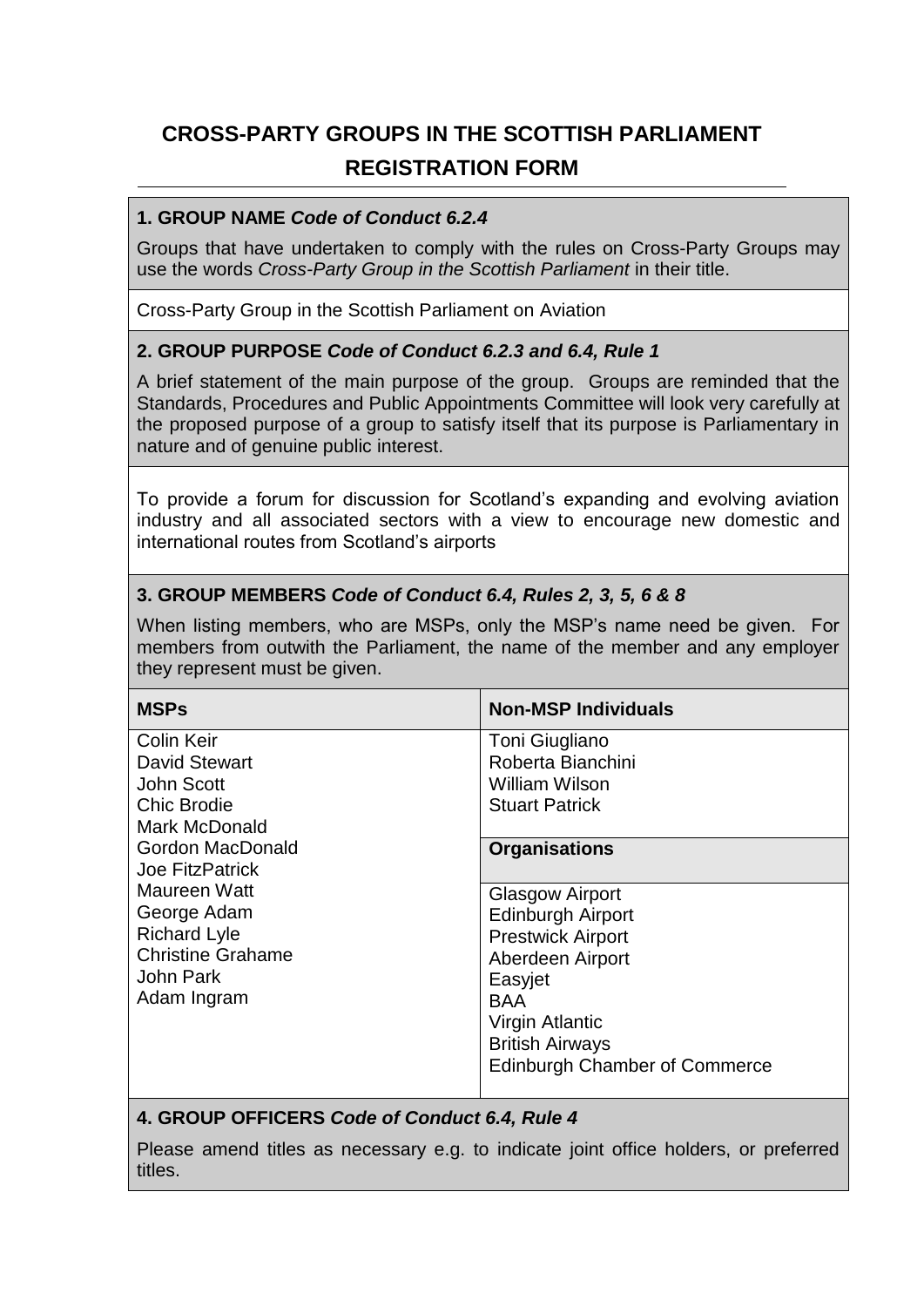| <b>Convener</b>                                                                                                                                                                | Colin Keir                   |  |
|--------------------------------------------------------------------------------------------------------------------------------------------------------------------------------|------------------------------|--|
| <b>Deputy Conveners</b>                                                                                                                                                        | David Stewart and John Scott |  |
| <b>Secretary</b>                                                                                                                                                               | Lorna Jack                   |  |
| <b>Treasurer</b>                                                                                                                                                               | Lorna Jack                   |  |
| 5. FINANCIAL OR OTHER BENEFITS RECEIVED Code of Conduct 6.3.1 & 6.3.7                                                                                                          |                              |  |
| The group must register any financial or other material benefit received by the group<br>from whatever source, where the value of the financial sum or benefit from any single |                              |  |

source exceeds £500 in any one calendar year. This includes donations, sponsorship, subscriptions, hospitality, gifts, visits, provision of services or accommodation or staff assistance. The value of use of Parliamentary facilities need not be registered.

The details requiring to be registered include a brief description of the benefit, the approximate monetary value, the date on which it was received and the source from which it came. Where a consultancy organisation provides benefits, the client on whose behalf these are provided should be named.

| <b>Date</b> | <b>Amount</b> | <b>Description</b> |
|-------------|---------------|--------------------|
|             |               |                    |

## **6. GROUP SUBSCRIPTION** *Code of Conduct 6.4, Rule 9*

Where a group charges or proposes to charge a subscription, this must be reasonable and the same for all members. The amount of the subscription should be registered and the purposes for which it is intended to use the subscription.

## **Amount per group member per year**

## **7. GROUP STAFF AS PARLIAMENTARY PASS HOLDERS**

If a group makes use of staff issued with a Parliamentary pass, any paid activity undertaken by those staff where the employer benefits from the pass holder's access to the Parliament must be registered. There is no need to state the amount of remuneration. The requirement relates both to staff employed directly by the group and to staff employed by an outside organisation to provide assistance to the group.

| <b>Staff name</b>                            |  |
|----------------------------------------------|--|
| <b>Title of post</b>                         |  |
| Name and address of employer<br>organisation |  |
| Type of employer organisation                |  |